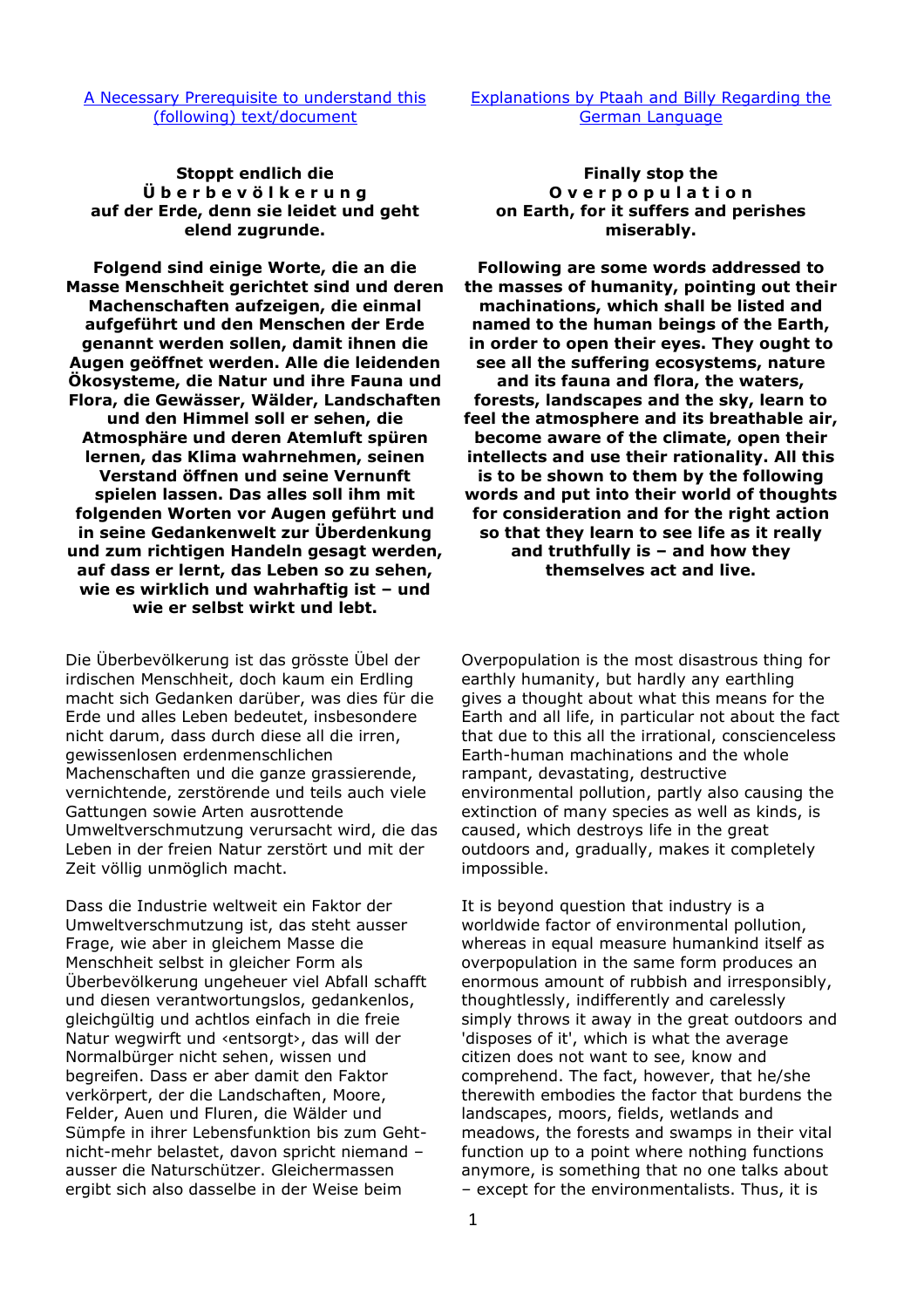Normalbürger, wie es in der Industrie der Fall ist, dass in Achtlosigkeit unzählige Tonnagen Abfall von den Menschen verantwortungslos einfach in die freie Natur ‹entsorgt› werden, auch in die Gewässer, in die Bäche, Seen und Flüsse, die dann allen Unrat massenweise in die Meere schwemmen – hauptsächlich Kunststoffe, die bis 1 oder 2 Jahrhunderte benötigen, bis sie völlig zerfallen. Von diesen werden dann die Fische und sonstigen Lebewesen geschädigt; sie fressen den Unrat und krepieren elend daran. Und das Gros der Menschheit – eben der Überbevölkerung –, die wirklich Schuldbaren, die das Ganze verursachen, machen sich nicht im Geringsten ein schlechtes Gewissen daraus. Auch macht sich kaum ein Mensch einen ernsthaften Gedanken darum, dass auf dem Land durch den achtlos weggeworfenen Abfall in die freie Natur unzählige Tiere, zahlloses Getier und andere Lebewesen der freien Natur, bis hin zur Pflanzenwelt, gesundheitlich geschädigt werden und daran zugrunde gehen. Durch den achtlos weggeworfenen Unrat und Abfall werden nicht nur Lebewesen aller Gattung und Art getötet, sondern sie krepieren elend daran und werden gar ausgerottet – jährlich mehr als 1000 Gattungen und Arten, die niemals wieder die Erde beleben werden.

Menschen, die nicht wirklich denken, also Dumme – Dummheit ist ja nichts anderes als ein Nichtdenken und hat nichts damit zu tun, dass der betreffende Mensch, der eben dumm ist, bewusstseinsmässig geschädigt wäre –, machen sich in ihrer Dummheit, also in ihrem krassen Nichtdenken, keinerlei Gedanken darum, was ihr achtloses, verantwortungsloses sowie ihr brüllend gleichgültiges Handeln verursacht, wenn sie ihren Unrat und Abfall einfach gewissenlos und verantwortungslos wegwerfen, anstatt diesen ordnungsgemäss kostenpflichtig gemäss der Unrat- und Abfallverordnungen zu entsorgen. Für den Erwerb und Besitz von Unsinnigkeiten, Luxus, für Feste, Vergnügen, Urlaubsreisen, Sportveranstaltungen usw. ist immer genügend Geld vorhanden und wird en masse auch ausgegeben. Jeder Erdling hat genug dafür – und es werden dafür sogar noch horrende Schulden gemacht –, doch wenn es darum geht, Ordnung und Sauberkeit sowie die lebenswichtige Natur und deren Fauna und Flora, sowie alle Ökosysteme überhaupt – inklusive der Atmosphäre und dem Klima – zu schützen, dann ist jede und noch so geringste Geldausgabe derart zu viel, dass nichts aufgebracht wird dafür. Nein, dann wird der Unrat und Abfall einfach gewissenlos, verantwortungslos und achtlos in der freien

equally the same for the average citizen as it is in industry, that innumerable tonnages of waste are irresponsibly simply 'disposed of' in the great outdoors by the human beings, also in the waters, in the streams, lakes and rivers, which then wash all the rubbish in massive amounts into the oceans – mainly plastics, which take up to 1 or 2 centuries to decompose completely. These then harm the fish and other living creatures; they eat the rubbish and as a result perish miserably. And the majority of humanity – precisely the majority of the overpopulation – the really culpable ones who cause all of this, do not in the least have a guilty conscience about it. Also, hardly anyone gives any serious thought to the fact that in the countryside innumerable animals, innumerable other creatures and other life forms of the great outdoors, up to and including the flora, are being harmed in terms of health and are perishing as a result of the rubbish heedlessly dumped into the great outdoors. Due to the heedlessly discarded rubbish and waste, not only living creatures of all species and kinds are killed, but they also perish miserably and are even exterminated – more than 1,000 species and kinds every year, which will nevermore inhabit the Earth.

Human beings who do not really think, that is to say, those who are of low intelligentum – low intelligentum is nothing else but a non-thinking and has nothing to do with the fact that the human being in question, who is of low intelligentum, is disturbed in his/her consciousness – do not, in their low intelligentum, that is to say, in their blatant non-thinking, give any thought to that which their heedless, irresponsible as well as their blatantly indifferent actions cause, when they simply discard their rubbish and waste consciencelessly and irresponsibly, instead of disposing of it properly at their own expense according to the rubbish and waste regulations. There is always enough money available for the acquisition and possession of senseless things, luxuries, for festivities, enjoyment, for holiday travel, sporting events, and so forth, and it is spent massively. Every Earthling has enough to spend on that – and even horrendous debts are being incurred for that – but when it comes to protecting order and cleanliness as well as the life-essential nature and its fauna and flora, as well as all ecosystems in general – including the atmosphere and the climate – then any ever so small financial expenditure is so much too much that nothing is being raised for it. No, then the rubbish and waste are simply thrown away consciencelessly, irresponsibly and carelessly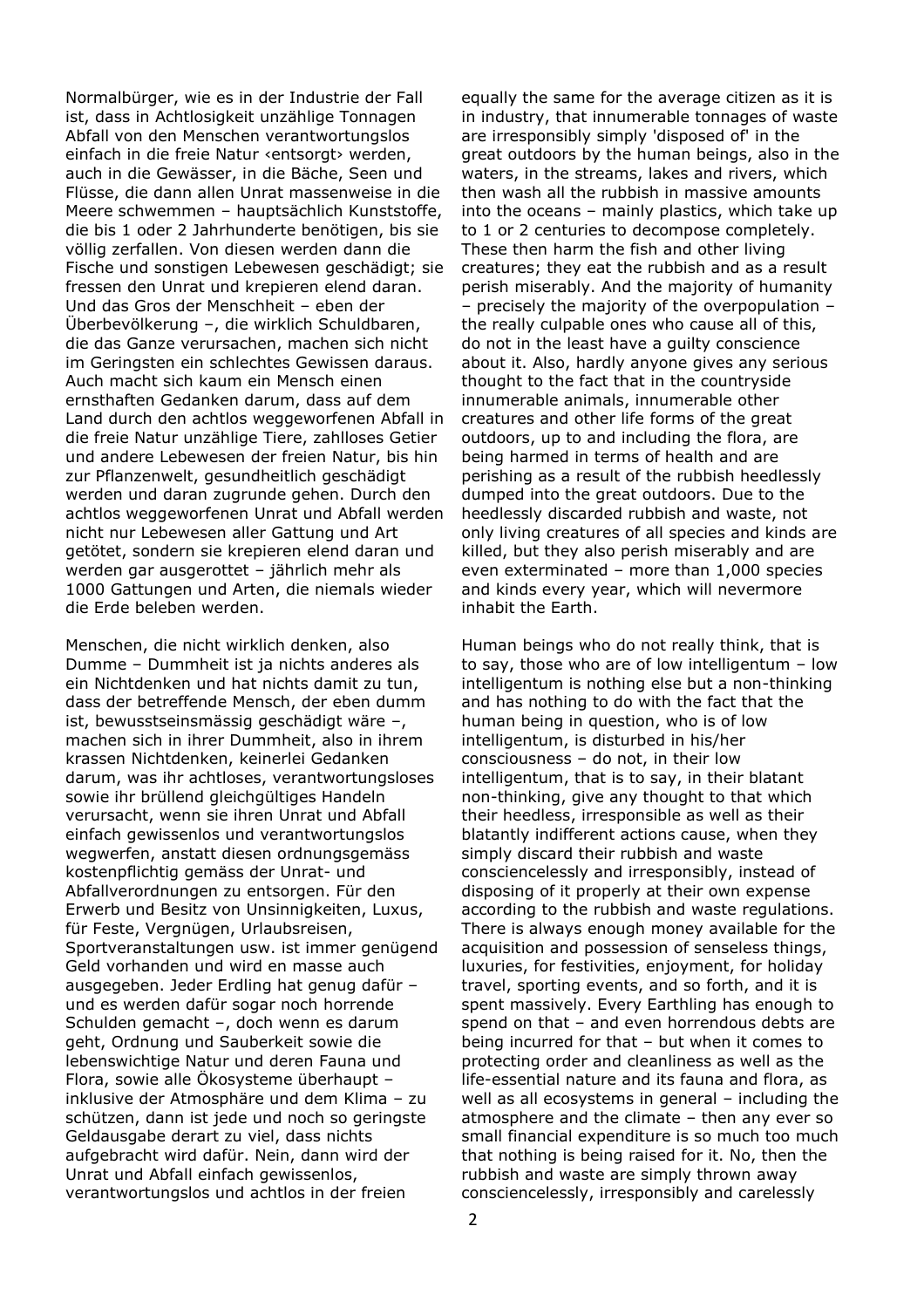Natur weggeschmissen – weil es ja nichts, und schon gar nicht Geld kostet.

In ihrer Dummheit macht sich das Gros der Überbevölkerung kein schlechtes Gewissen daraus, dass es mit seinem verantwortungslosen Tun der Umweltverschmutzung, wie auch mit dem Seinlassen des richtigen Tuns, nicht nur die freie Natur, deren Fauna und Flora zerstört und vieles für alle Zeit ausrottet, sondern damit mehr und mehr alle Grundlagen dessen zerstört, die das eigene Leben und das der Nachkommenschaft und der ganzen Zukunft ermöglichen.

Dass beim Ganzen aller Zerstörung der Natur und deren Fauna und Flora, der Vergiftung der Atmosphäre und der gewaltsamen Veränderung des Klimas durch Treibhausgase und Gifte aller Art, zu der auch die Ausrottung der Naturlebensformen noch hinzukommt – was kaum jemandem einen Gedanken abringt –, das ist eine Tatsache, um die sich selten ein Mensch kümmert. Dass alles Leben vergiftet und dadurch die Menschheit mit Krebs und anderen Krankheiten, Epidemien und Pandemien geschlagen wird, ist ebenso die reine Wahrheit, wie auch die weitere Tatsache, dass durch das unaufhaltsame weitere Anwachsen der Masse Überbevölkerung der Mensch immer gleichgültiger, liebloser und fremder gegen seinen Mitmenschen wird. Einmal abgesehen davon, ist auch die Tatsache erschreckend zu erkennen, dass der Mensch der Erde immer unwissender, ungebildeter und dümmer resp. nichtdenkender und zudem psychisch immer anfälliger und hinsichtlich Vergnügung, Urlaub, Sportsehen und Elektronik immer abhängiger und süchtiger wird. Folglich verliert er immer mehr die Kontrolle über sich selbst und wird ein gutes Fressen für die Seelenfängerei der Religionsvertreter und des Gottglaubens, wobei er überhaupt nicht mehr selbst denkt, sondern nur noch wahngläubig phantasierend den Lügen jener Religiösen nachhängt, die ihm im Himmel alle Herrlichkeit versprechen.

into the great outdoors – because it does not cost anything, and certainly not any money.

In their low intelligentum, the majority of the overpopulation does not develop a guilty conscience about the fact that it, with its irresponsible environmental polluting, as well as by omitting the right action, not only the great outdoors with its fauna and flora is destroyed and many things are exterminated for all times, rather increasingly all foundations that makes the life of the overpopulation and of its descendants and of the whole future possible, are destroyed.

That with the whole of all the destruction of nature and its fauna and flora, the poisoning of the atmosphere and the change of climate with Gewalt<sup>1</sup> by means of greenhouse gases and poisons of all kinds, adding to this the extermination of natural life forms – which hardly wrings a thought from anyone – that is a fact which rarely any human being cares about. That all life is poisoned and thus humanity is struck with cancer and other illnesses, epidemics and pandemics, is just as much the pure truth as the further fact that due to the unstoppable further growth of the mass of overpopulation, the human beings are becoming more and more indifferent, loveless and strange towards their fellow human beings. Apart from this, the fact that the human beings of Earth are becoming more and more unknowing, uneducated and of lower intelligentum, that is to say, more non-thinking and in addition to that, more and more psychically susceptible and more and more dependent and addicted with regard to pleasure, holidays, watching sports and electronics, is also frightening to realise. Consequently, they are losing more and more control over themselves and are becoming an easy prey for the soul-snatching of the representatives of religion and of the belief in god, in which case they no longer think for themselves at all, but are just delusionally fantasisingly hanging onto the lies of those religious ones, who promise them all the delightfulness of heaven.

 $1$  "There is no English word that conveys the true meaning of the German word 'Gewalt'. 'Gewalt' is the brutal execution of elemental might and force, but it is far above all might and all force. 'Gewalt' exists in different and relative forms, one example being a 'gewalttätige Gesinnung' – expression from the character, personality, thoughts, feelings and emotions that shows the inclination to act with Gewalt. When human beings possess or carry out acts of Gewalt and it is not based in logic, then this usually involves violence, brutality, degradation and is terribly destructive." (Meier, BEA 2010, *The Goblet of Truth,* page XIII, footnote)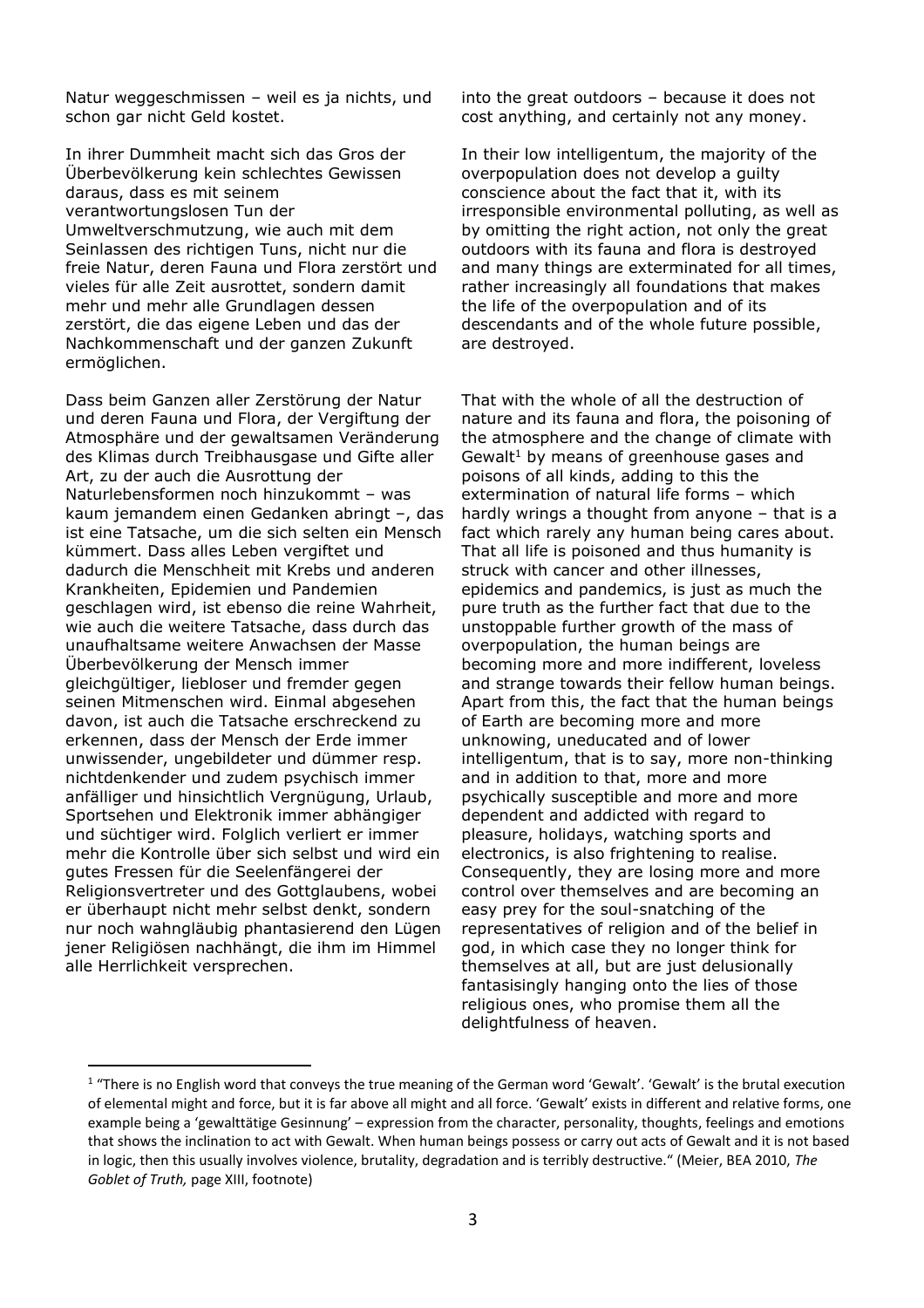Die Atmosphäre wird mit Giften belastet und regelrecht damit verpestet, und zwar hauptsächlich durch die gewaltige Umweltverschmutzung der Industrie in Form der giftigen Abgase der Kamine und der Herstellung der Produkte, die durch die Überbevölkerung mehr und mehr gebraucht werden. Dazu kommt noch die ganze Agronomie, die ein Kapitel für sich ist in bezug auf Kunstdünger, durch den der Boden ausgelaugt wird und nur noch Wachstum durch das bringt, was ihm an Dünger zugeführt wird. Auch die Viehzüchterei ist zu nennen, das Massenhalten von Rindviechern zur Fleischgewinnung für die Masse Menschheit – woraus täglich Milliarden von Tonnen Methangas in die Atmosphäre entweichen – allein eine Kuh produziert pro Tag durch die Verdauung rund 300 Liter Methangas –, worüber sich nur wenige Menschen überhaupt auch nur einen kleinen Gedanken machen.

Weiter aufzuführen sind auch noch die Getierzuchten und die Grosshaltung der Geflügelzuchten usw., wie auch die Grossgärtnereien, die allesamt Unmengen Kunstfutter, Kunstdünger und Gifte aller Art gebrauchen und damit die Atmosphäre belasten, weil Teile, ja täglich Tonnagen, davon in diese gelangen. Doch davon redet kaum jemand, nämlich nur jene wenigen, welche sich wirklich darum kümmern, jedoch umsonst alles erklären und an den Verstand und an die Vernunft der Erdlinge appellieren, wobei sie sich heiser und wie in die Wüste reden, wo der Wind jedes Wort ungehört fortträgt.

Dass alle die genannten Machenschaften der Überbevölkerung das Klima belastend beeinflussen und es ungeheuerlich schädigen, das ist noch nicht alles, denn es ergibt sich danebst auch das mit dem CO2-Ausstoss, der zustande kommt durch die Milliarden von privaten und geschäftlichen Autovehikel und die Arbeitsmaschinen, die 24 Stunden pro Tag genutzt werden. Diese nämlich werden mit Explosionsmotoren angetrieben, und zwar mit dem Endprodukt des Erdpetroleums, das in Form von Benzin und Dieselöl CO2-Abgase produziert, die sowohl die Atmosphäre als auch die Atemluft verpesten und nicht mehr von Bäumen absorbiert werden können, weil die Wälder gedankenlos, verantwortungslos und kriminell abgeholzt, niedergebrannt und gerodet werden, teils um ‹Neuland› zu gewinnen, das aber schon nach 2 Jahren ausgelaugt ist. Dies, weil der Waldboden nur etwa 30 Zentimeter tief fruchtbar ist und schnell seine Fruchtbarkeit

The atmosphere is polluted and downright contaminated with poisons, namely mainly due to the immense environmental pollution of the industries in the form of poisonous fumes from the chimneys and the production of the products that are increasingly required due to the overpopulation. In addition, there is the whole agronomy, which is a chapter of its own with regard to artificial fertilisers, by which the soil is leached out and only brings growth through that which is added to it from fertilisers. Livestock farming should also be mentioned, the mass keeping of cattle for meat production for the mass of humanity – from which thousand millions of tonnes of methane gas escape into the atmosphere daily – a single cow alone produces around 300 litres of methane gas per day through digestion – which only very few human beings in general give even the slightest thought to.

Also to be mentioned are the livestock farms of animals and other creatures and the large-scale poultry farms, and so forth, as well as the large-scale garden centres, all of which use vast quantities of artificial food, artificial fertilisers and poisons of all kinds and thus pollute the atmosphere, because parts of those, indeed tonnes daily, are released into it. But hardly anyone talks about this, namely only those few who really care, but who explain everything to no avail and appeal to the intellect and rationality of the Earthlings, speaking themselves hoarse and as if into the desert, where the wind carries away every word unheard.

The fact that all the above-mentioned machinations of the overpopulation have a negative impact on the climate and cause it tremendous damage is not all, because aside from that, there is also the matter of the CO2 emissions, which are caused by the thousand millions of private and business motor vehicles and the working machines that are being used 24 hours a day. These, in fact, are actuated by combustion engines, namely by means of the end-product of petroleum from the Earth, which, in the form of petrol and diesel oil, produces CO2 exhaust fumes that pollute both the atmosphere and the breathable air and can no longer be absorbed by trees because the forests are thoughtlessly, irresponsibly and criminally cut down, burnt down and cleared, partly in order to gain 'new land', which, however, is already depleted after 2 years. This is because the forest soil is only fertile to a depth of about 30 centimetres and quickly loses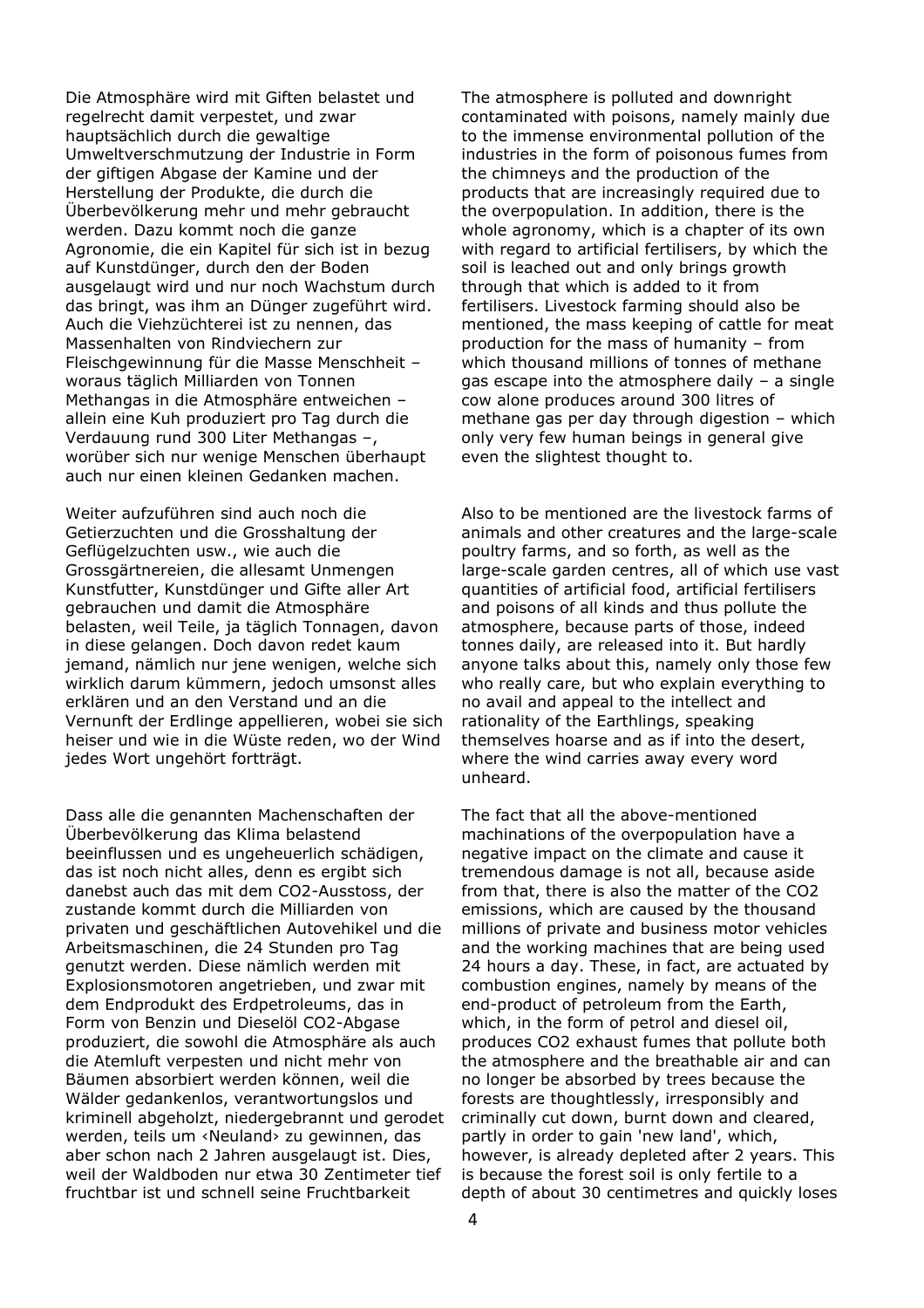verliert, wenn er der Bäume beraubt wird. its fertility when it is robbed of trees.

Das Ganze des CO2, nebst vielen anderen Treibhausgasen, die unweigerlich das Klima schädigen und dessen Wandel unaufhaltsam derart fördern, dass Naturkatastrophen aller Art unausbleiblich die Folge sind, wird nicht beachtet. Dürren und auch Gletscher- sowie Polschmelzen, wie allerlei Naturkatastrophen, urweltliche Stürme und Unwetter, ungeheure Regenmassen mit grossen Überschwemmungen, Murenniedergänge, gewaltige Bergstürze, und ebenso gewaltige Tsunamis mit daraus entstehenden Zerstörungen von Meerufern und auch Meeranschlussland sowie der Verlust von Wohngebieten und unzählbare Tote, wie auch steigende und in ihrer Heftigkeit prekär werdende Anzahlen von Erdbeben und Vulkanausbrüchen sind die unausweichliche Folge.

Dass die Industrie ein Produkt der Überbevölkerung ist – und dies ist in dem Sinn zu verstehen, dass je grösser die Überbevölkerung wird, desto mehr Industrie ist erforderlich –, besteht in der Tatsache, dass die Industrie gemäss der Zunahme der Überbevölkerung wächst und also dementsprechend mehr und mehr Umweltverschmutzung durch Abgase aller Art schafft. Darüber machen sich weder die Wissenschaftler noch die Normalbürger auch nur den kleinsten Gedanken, doch schimpfen sie über die Verschmutzung der Umwelt durch die Industrie, ohne den Grund dafür zu sehen und zu erforschen, warum die Industrie überhaupt existiert, wer ihrer bedarf und warum und wer überhaupt der Schuldige ist, dass sie immer umfangreicher wird und je länger, je mehr Dreck in die Atmosphäre schleudert. Die Wahrheit ist nämlich die, dass je mehr die Menschheit in ihrer Anzahl wächst, desto mehr wächst auch die Industrie, denn in Relation zum Wachstum der Menschheit resp. der Überbevölkerung, wächst zwangsläufig auch die Industrie. Dies darum, weil all die Machenschaften der Überbevölkerung in endloser Weise steigen, resp. weil die Bedürfnisse, die Begierden, die Wünsche und das Verlangen nach Luxus in einem Mass steigen, die nur durch Firmen, Konzerne und Private erfüllt werden können. Firmen, Konzerne und Private erfüllen also alles und verdienen sich dabei dumm und dämlich, indem

The whole thing concerning CO2, along with many other greenhouse gases that inevitably damage the climate and inexorably promote its change to such an extent that natural disasters of all kinds are the inevitable result, is not taken into consideration. Droughts and the melting of glaciers and poles, as well as all kinds of natural disasters, primeval storms and Unwetter<sup>2</sup>, immense masses of rain with great floods, mudslides, huge landslides, and equally huge tsunamis with the resulting destruction of seashores and land adjacent to the sea, as well as the loss of residential areas and innumerable deaths, and also increasing numbers of earthquakes and volcanic eruptions, which are becoming precarious in their severity, are the unavoidable result.

That industry is a product of the overpopulation – and this is to be understood in the sense that the greater the overpopulation becomes, the more industry is required – is due to the fact that industry grows in accordance with the increase in overpopulation and thus accordingly creates more and more pollution through exhaust gases of all kinds. Neither the scientists nor the average citizen give even the slightest thought to this, yet they rail against the pollution of the environment by the industry without seeing the reason for it and without inquiring into why the industry exists in the first place, who needs it and why, and who is the culprit after all for it to become ever more extensive and emitting more and more dirt into the atmosphere the longer it goes on. The truth is that the more humanity grows in numbers, the more industry grows, because in relation to the growth of humanity, that is to say overpopulation, industry inevitably grows as well. This is because all the machinations of the overpopulation are increasing at an endless rate, that is to say, because the needs, the desires, the wishes and the longing for luxury are increasing to an extent that can only be fulfilled by companies, corporations and private individuals. So companies, corporations and private individuals fulfil everything and earn the Earth in the process by being those who bring fruition to all the machinations of the human beings, which increase in number the more earthlings there are. The companies,

<sup>&</sup>lt;sup>2</sup> The German language has an interesting word that can be used for inclement weather - "Unwetter": literally, "unweather". It is a collective term for an extreme weather event or a weather anomaly, which usually is harmful or destructive to things and threatens life. (http://dict.figu.org/node/8408)